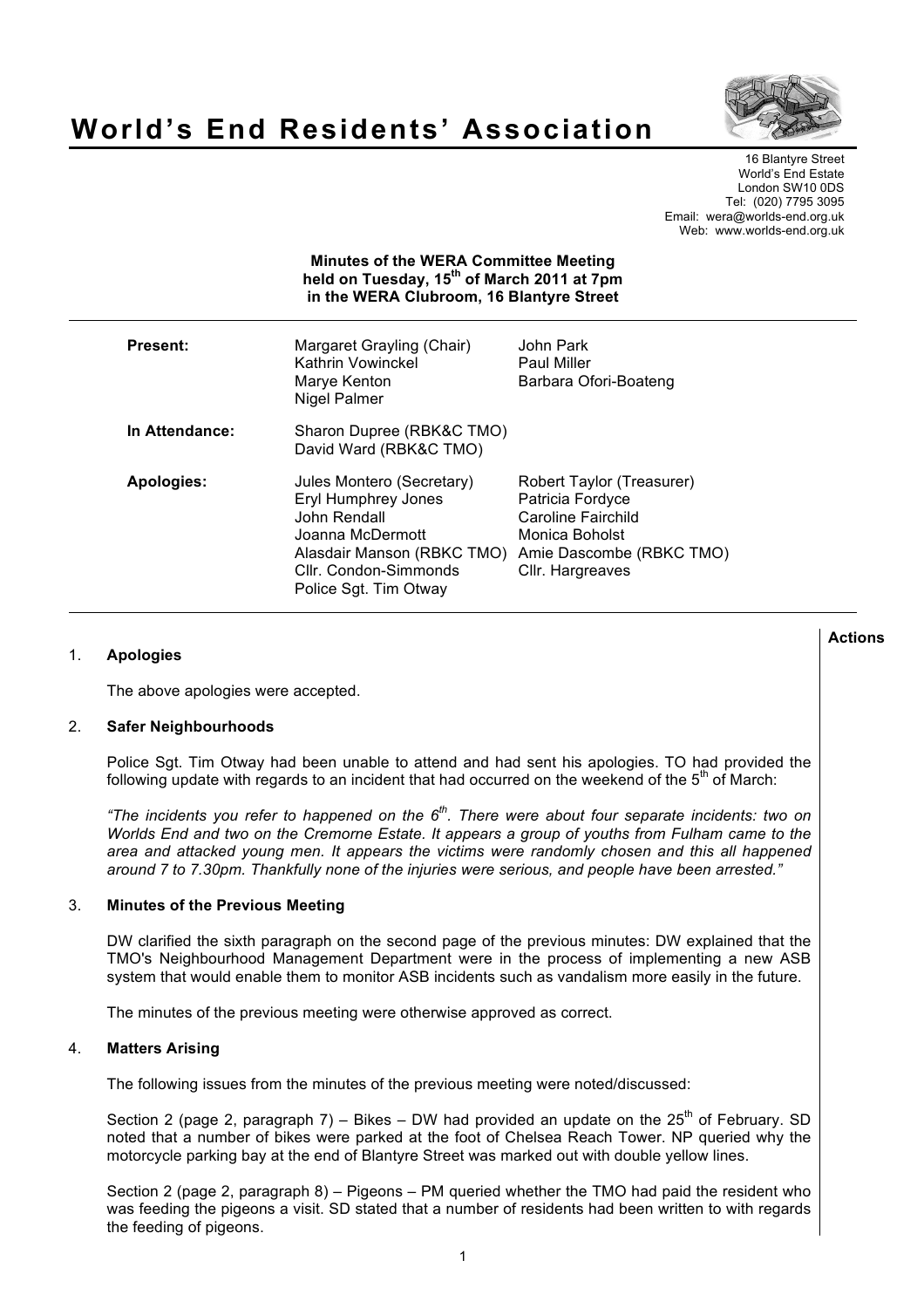Section 4 (item 4 on list) – Asbestos – JW had drafted a new letter and sent it to JM. JM had distributed it to all Committee members for their comment and feedback.

Section 4 (item 5 on list) – Lighting – DW explained that the TMO's responsive targets were: a single light failure was considered "urgent" and would be dealt with within 5 working days; the failure of a complete lighting circuit was considered an "emergency" and would be attended within 24 hours. It was noted that the caretakers reported failed lights to customer services by email.

Section 4 (item 5 on list) – ARB works – MG asked for a progress update on the re-paving works in Blantyre Street. It was noted that the contractors were on-site and the works were proceeding.

Section 5 (page 3, paragraph 5) – Illegal Balcony Structures – SD noted that 1 illegal structure had been taken down. BOB suggested that the TMO should put posters up or write to all residents advising residents not to put up structures in the balconies. DW noted that the Committee had previously offered to help compile a list of the illegal structures on the estate and this was still pending.

Section 5 (page 3, paragraph 6) – Window Repair – DW noted that the tenant had queried why the replacement window was a different colour to the original and offered to ask Morrisons why the replacement window was not a matching colour. NP suggested that the TMO should ask Morrisons to replace the "odd" window with a matching window supplied by Velfac.

Section 5 (page 3, paragraph 7) – Communal Redecoration Works – DW had provided JM with the information requested on the  $25<sup>th</sup>$  of February.

Section 6 – Door Entry System – DW noted that a number of updates on the issue had been made. It was noted that AM had advised that a trial was expected to commence in April.

Section 6 – Fire Safety – It was noted that Cllr. Condon-Simmonds had stated that she would arrange a meeting with the TMO and the Fire Safety Officer. PM also noted that Cllr. Condon-Simmonds had also offered to bring the issue to the attention of the TMO Board.

Section 8 (page 4, paragraph 3) – World's End ARB – MG noted that a bollard was to be installed.

#### 5. **Housing Management**

DW explained that as he was not part of the Housing Management team he was unaware of any further updates.

SD gave the meeting the following update: the Barclays hire-bike scheme operators had retrieved the hire-bike that had been found in one of the service cupboards during the recent estate walkabout. It was noted that the incident had not been reported to the Police. MG and PM emphasised the need for such incidents to be reported to he Police in future.

NP stated that he has asked that a meeting to discuss the repairs service be arranged with Morrisons and the relevant TMO staff. The meeting agreed that this should happen as soon as practically possible. DW suggested that Stuart Thomson, Donal Daley, Shasha Jevans and someone from Customer Servicers should attend (but not Simon Thropp). DW offered to help arrange the meeting.

#### 6. **Digital TV**

PM had met with Idy Ajakaiye, the new TMO project manager, to discuss a number of issues in relation to the works to install the communal digital TV system on the estate. At the meeting it had been agreed that that the cabinets should match the colour of the building and cabling more closely and that any cabinets which had already been installed would either be replaced or painted to match; that all of the cabinets would be installed outside the reach of vandals and padlocked. PM noted that the maintenance contract did include the replacement/repair of the cabinets should they suffer any damage. PM reported that he was generally pleased with the progress of the Digital TV installation works. DW asked that this be noted in the minutes.

It was noted that KV had reported hearing noises from the aerials and dishes that had been placed on the exterior wall of her flat. KV stated that these had now ceased, but that she would notify the Committee if they resumed. PM noted that works to "tidy up" the wiring in the vicinity of the aerials and dishes had taken place following KV's original report and that these may have resolved the issue.

It was noted that all of the existing Virgin Media cabling would remain in place.

 $JM /$ DW

All

SD / DW

All